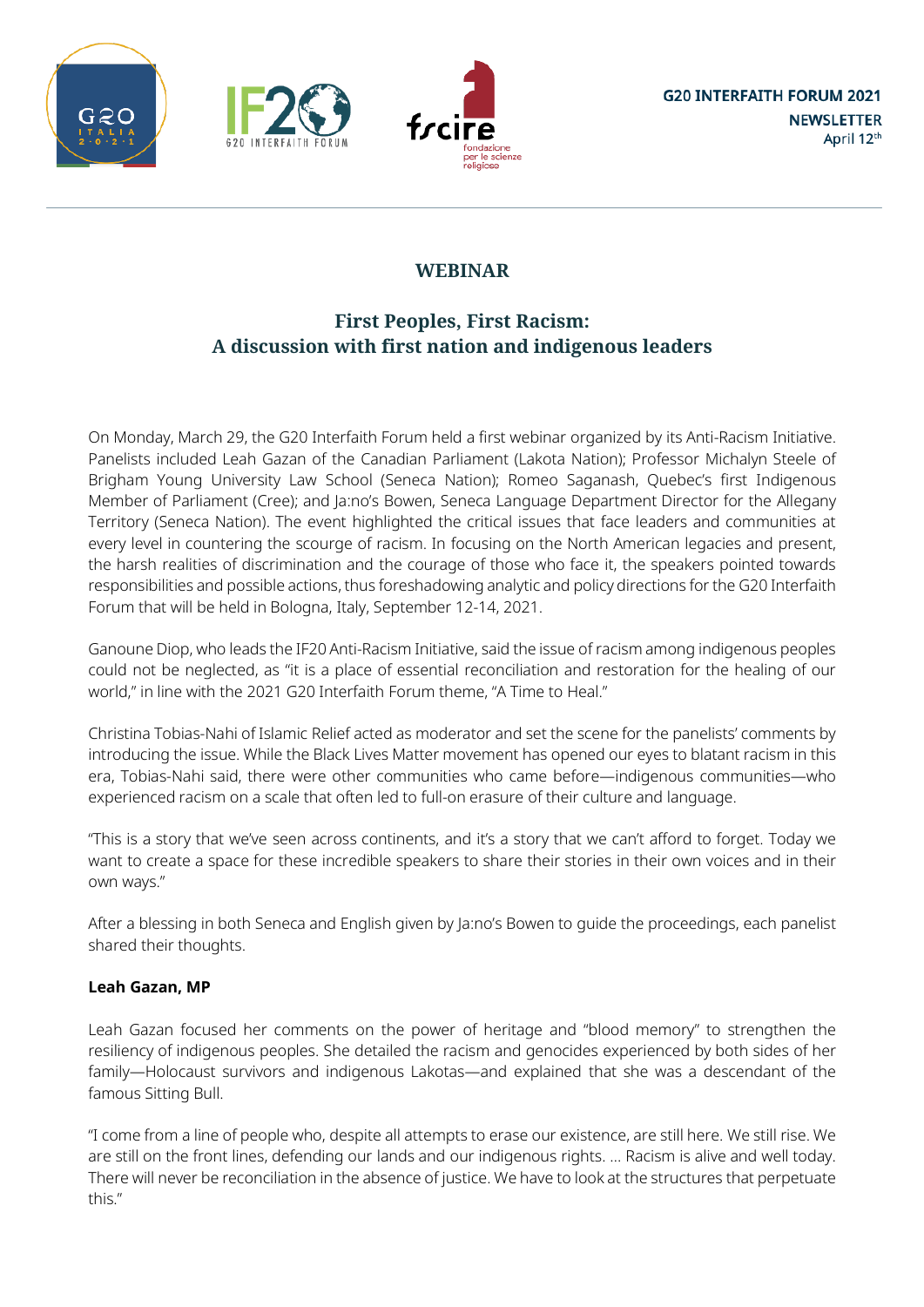





#### **Romeo Saganash**

Romeo Saganash told the story of how he was born in a tent and raised in the forests of Quebec for the first seven years of his life, speaking only Cree. At age seven, he was taken from his family, separated from his siblings, and placed in a residential school, where he spent the next decade in "political, cultural, and linguistic incarceration."

Upon his release, he said he promised himself two things: to return to the land, and to put effort into reconciling with the people that put him away. The second goal turned into a lifetime effort, leading Saganash to earn a law degree, be elected to Canadian Parliament, and spend 23 years assisting with the creation of the UN Declaration on the Rights of Indigenous Peoples.

#### **Professor Michalyn Steele**

Michalyn Steele detailed various elements of "cultural genocide": destruction of language, disrespect of sacred sites, broken treaties over land, and distorted attitudes that freeze indigenous people in a historical era. She explained that law and policy are one instrument through which reconciliation can be made, but that true, communicative good will—and not just misguided benevolence—is also essential:

"Some of the worst policies that have come about for Native People were implemented by people who were doing what they thought was best for the tribes—as a sort of 'benevolent racism,' making these decisions for the 'benefit' of the tribes without actually inviting them to the table."

#### **Ja:no's Bowen**

Ja:no's Bowen offered brief comments, explaining that her main reason for pursuing further education at the Harvard Kennedy School was to understand not just the positive, but the negative impacts of education, and how she could use it to advocate for her community, their sovereignty, their language, and their culture:

"Education is a powerful tool—you can either use it to empower or to colonize. It can be used to ignite a movement or to placate people."

#### **Q&A Session**

In light of Women's History Month, Leah Gazan started off the Q&A by commenting on the ongoing crisis of violence against indigenous women and girls—currently being likened to a genocide in Canada—but said that it's these same women who are on the front lines fighting for a better life and a better planet.

In response to questions on how to better include indigenous peoples in the interfaith space, panelists pointed to the important connection between certain sacred localities and indigenous rites, encouraging people of other faiths to express solidarity by supporting their protection. They cautioned, however, that many native tribes have had negative experiences with religious institutions in the past—especially those who ran residential schools—and that many people are still trying to work through that trauma. Comments ended with the emphasis that "colonization is not over"—and that it's making itself seen through ongoing land disputes, willful human rights violations, and more.